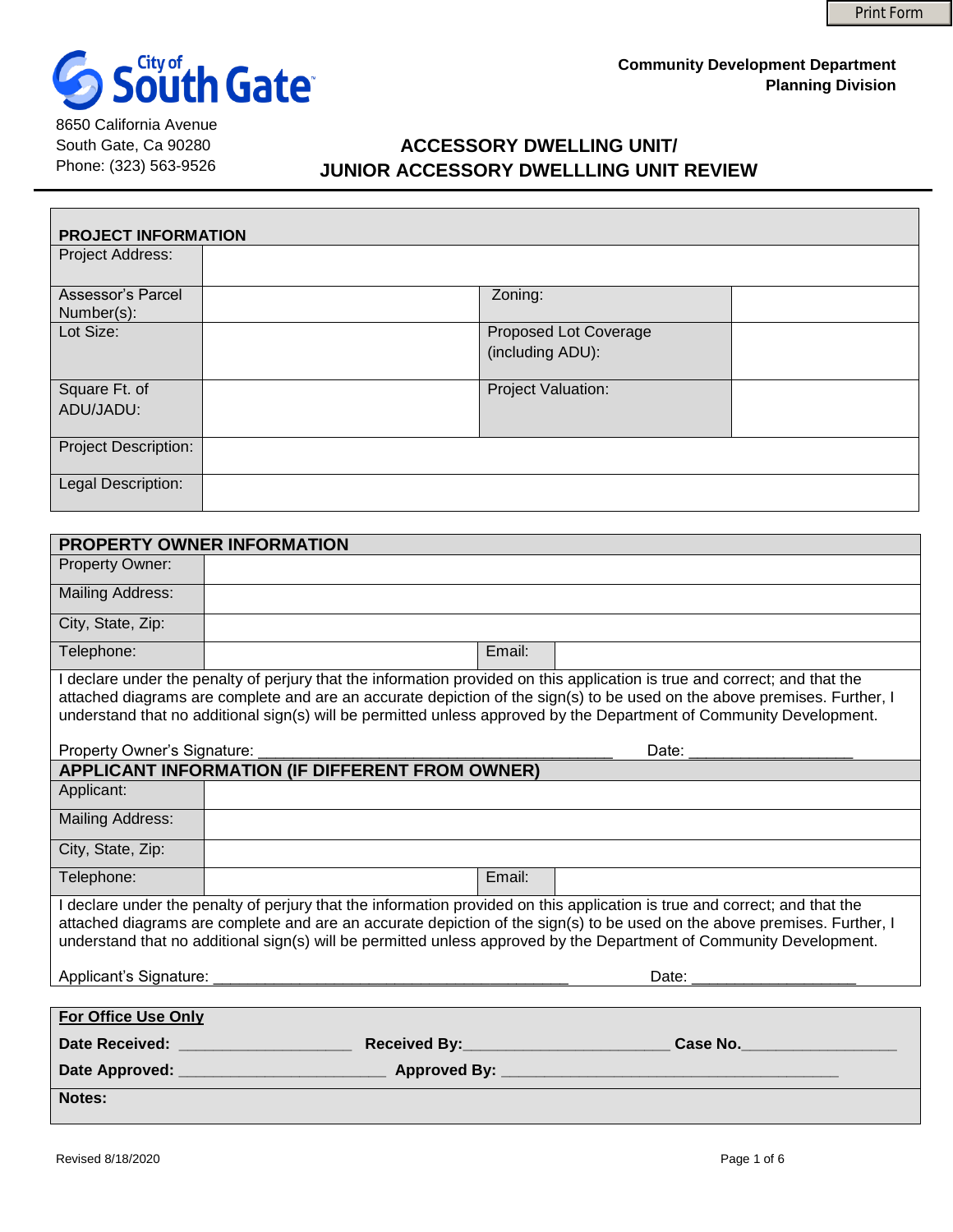

## **ACCESSORY DWELLING UNIT/ JUNIOR ACCESSORY DWELLLING UNIT SUBMITTAL CHECKLIST**

## **ADDITIONAL PROJECT INFORMATION**

#### **ADU Project Information (check applicable):**

- $\Box$  New Construction
	- o Attached
	- o Detached
- $\Box$  Conversion of Existing Detached Garage
- $\Box$  Conversion of Existing Legal Accessory Structure (non-garage)
- $\Box$  Within Existing Primary Dwelling

#### **Location (check applicable):**

- $\Box$  Attached to Primary Dwelling
- $\Box$  Detached in Rear Yard
- **U** Within Existing Primary Dwelling

### **Public Transit Parking Exemption (check below if answer is 'yes')**

 $\Box$  Property is located within  $\frac{1}{2}$  mile of public transit stop or station Intersection of closest transit stops within 1/2 mile:

## **SUBMITTAL REQUIREMENTS:** (ALL ITEMS MUSTBE INCLUDED AT TIME OF SUBMITTAL)

A complete Accessory Dwelling Unit Review Form

Three (3) sets of architectural plans, **24"x36" in size**, scaled to an Engineer's or Architect's scale. Preferred scale is  $\frac{1}{4}$ " foot or  $1/8$ <sup>th</sup> foot. The plans must be collated, stapled and folded into 8  $\frac{1}{2}$  x 11 and consist of:

- 1. Site Plan
- 2. Floor plan
- 3. Elevations
	- Legend of materials, colors and design features keyed to elevations
	- Show roof pitches

 Photographs of subject property showing front elevation, rear elevation and the area for the proposed ADU/JADU. (Minimum of 3 photographs)

Colored Materials Sheet and Window/Door Schedule (can be incorporated into elevations)

Application Fee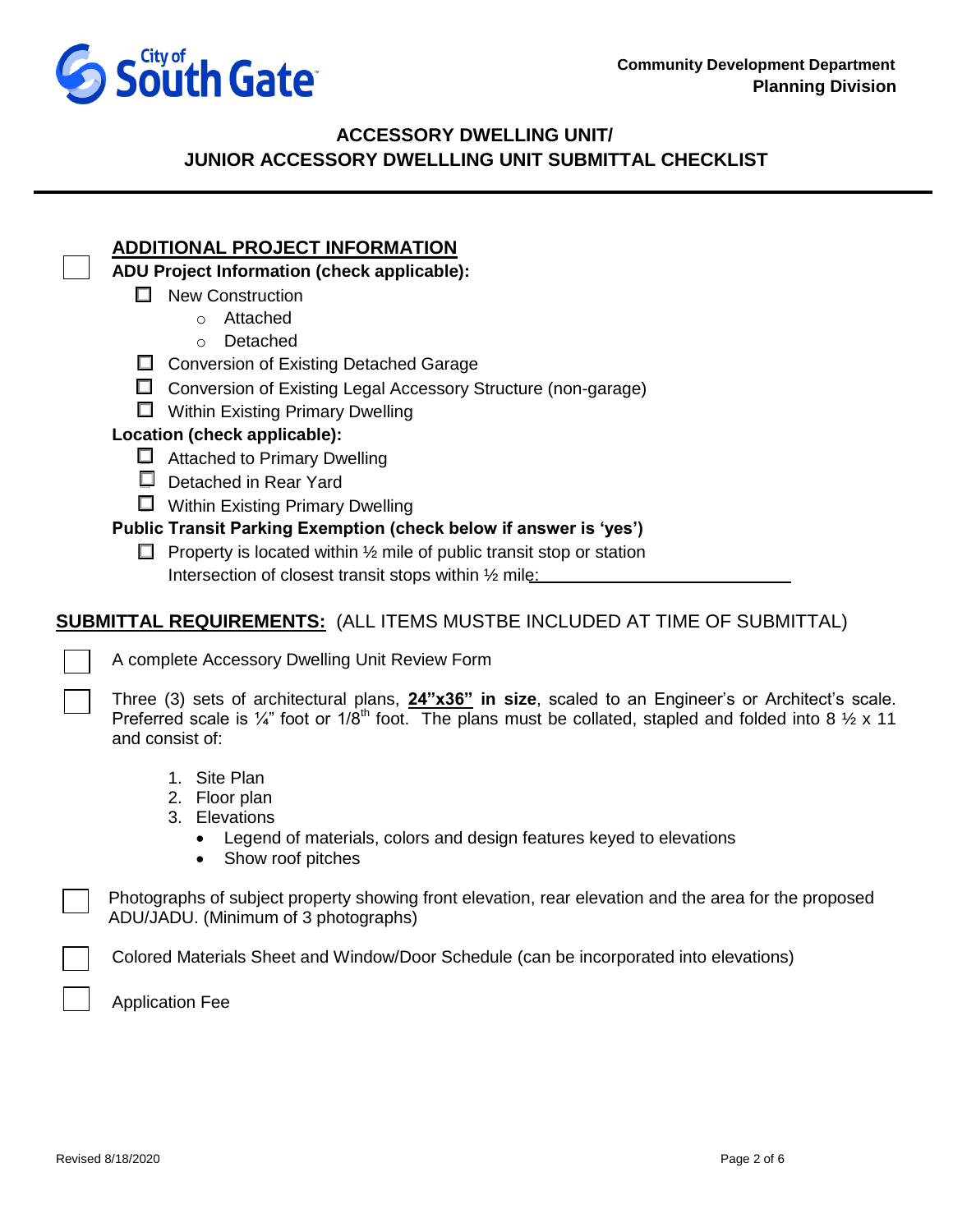

# **ACCESSORY DWELLING UNIT/ JUNIOR DWELLING UNIT REVIEW REQUIRED PLANS**

#### **PLAN SIZE**: 24" x 36"

**FOLDING:** Fold all plans to a size of 8½" X 14" or less, Rolled plans will not be accepted.

**SCALE REQUIREMENTS:** All plans shall be drawn and printed to scale.

**REQUIRED SITE PLAN:** Preferred Scale (1/8" per foot)

- a. Address of Project
- b. Scope of Project
- c. Property Line (PL) fully dimensioned
- d. North Arrow & Scale
- e. Location Map
- f. Legal description of subject property
- g. Tabular legend showing address, zoning, size of lot, size of each building coverage, floor area ratio, and parking counts(required and proposed)
- h. Setbacks: Label front, side, and rear setbacks in appropriate zone perpendicular to the property line
- i. All existing and proposed structures
- j. Building separation dimensions
- k. Utilities: Show existing and proposed structures; i.e. A/C units, cable, utility or telephone poles on and or over the property lines (all ground and roof-mounted utilities on-site shall be screened from view)
- l. Fences/Walls: Show existing and /or proposed fences or walls; Identify height and materials
- m. Landscape: Label open space requirements per City Code; Show landscaped areas including planter beds
- n. Driveway width
- o. Easements
- p. Parkway & Public right-of-way
- q. Private streets/alleys
- r. Pedestrian walkways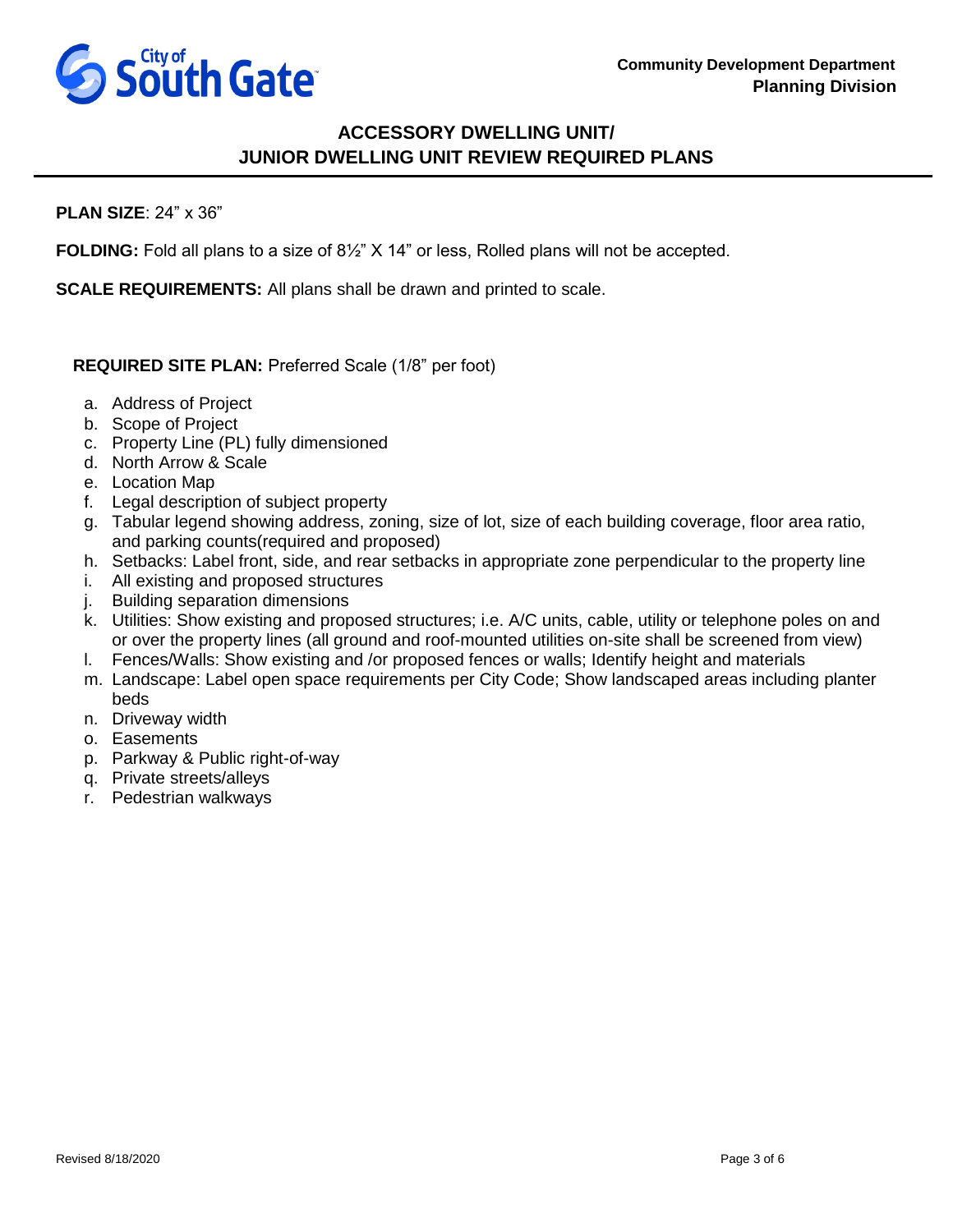# **SAMPLE SITE PLAN: Not to Scale**



#### **PROJECT DATA**

| Address:                                                                                                | 1234 Street Name,<br>Baldwin park, CA 91706  |  |  |
|---------------------------------------------------------------------------------------------------------|----------------------------------------------|--|--|
| Scope of Work: Addition of bedroom,<br>bathroom, and closet at 424 S/F and covered<br>patio at 215 S/F. |                                              |  |  |
| Lot Area:                                                                                               | 7,200 Sq. Ft.                                |  |  |
| Existing:<br>Dwelling:<br>Garage:<br>Porch:                                                             | 1,231 Sq. Ft.<br>441 Sq. Ft.<br>48 Sq. Ft.   |  |  |
| New:<br>Addition:<br>Covered Patio: 215 Sq. Ft.                                                         | 424 Sq. Ft.                                  |  |  |
| <b>TOTAL:</b><br>House:<br>Garage:<br>Porch & Patio: 263 Sq. Ft.                                        | 1.655 Sq. Ft.<br>441 Sq. Ft.                 |  |  |
| Height of Building: 15'-6"                                                                              |                                              |  |  |
|                                                                                                         | Lot Coverage: (1655+441+263) = 2,359 Sq. Ft. |  |  |
| Coverage Percent: 2359/7200 = 32.7%                                                                     |                                              |  |  |
|                                                                                                         |                                              |  |  |
|                                                                                                         |                                              |  |  |
|                                                                                                         |                                              |  |  |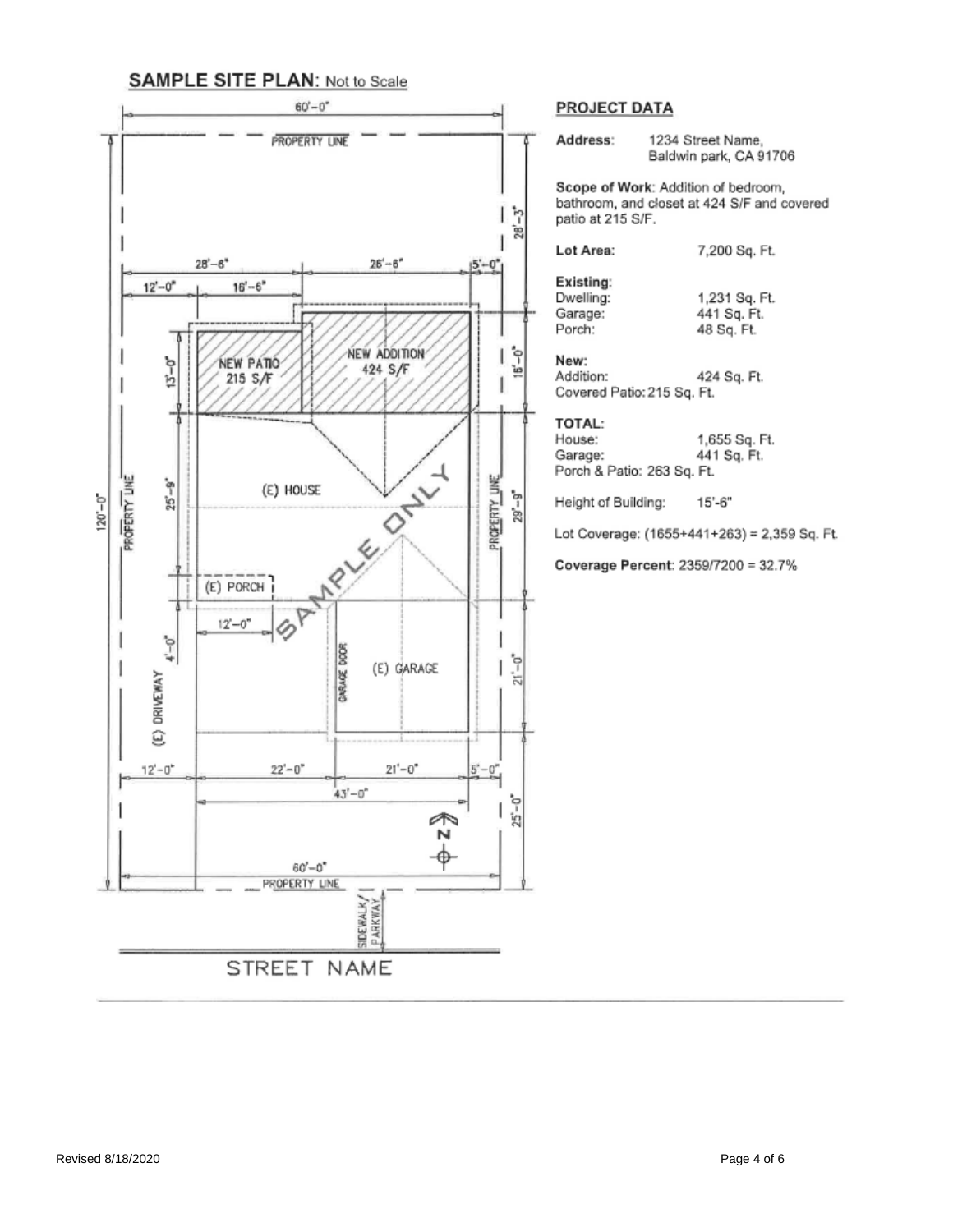#### **REQUIRED FLOOR PLAN:** Preferred Scale (1/4" per foot)

- a. Provide a floor plan for each floor of the building.
- b. Dimensioned floor plan and square footage calculation for each bedroom, closet, kitchen, room, walkway, and other internal features. Show attached structures such as patio covers or porches.
- c. Provide a wall schedule identifying existing walls, new walls, and walls to be removed.
- d. Located all windows and doors. Specify their sizes and opening types (4'x4'sliding window, 3'x4'6" hung, 6'x6'8" French door, etc.).
- e. Show mechanical and plumbing fixtures including laundry facilities for each dwelling (toilets, sinks, water heaters, furnace, etc.).

### **SAMPLE FLOOR PLAN: Not to Scale**